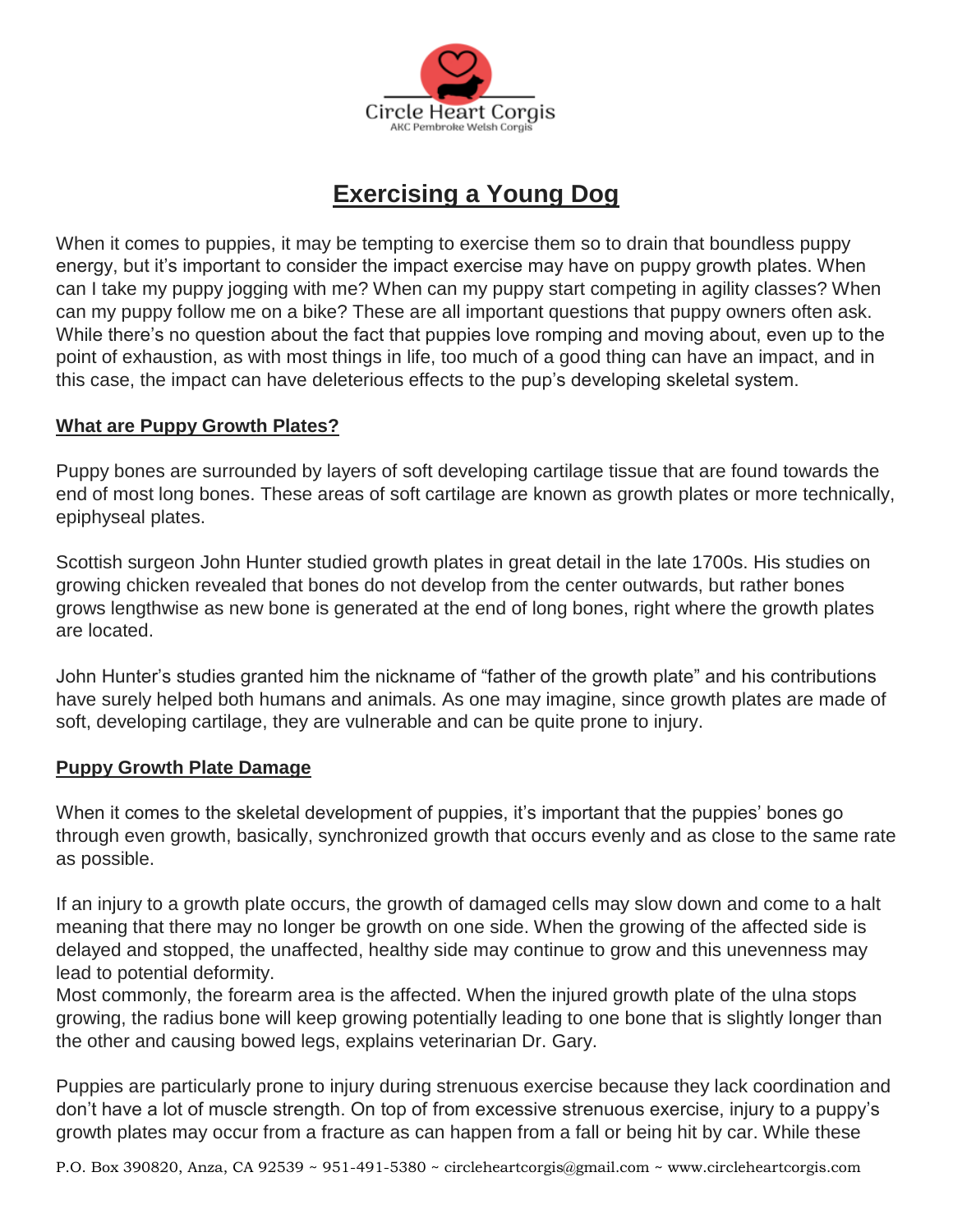

fractures may heal, the bone may grow unevenly which, as we have seen, can lead to a deformity of the bone. If you therefore suspect injury to your pup's growth plates or witness any abnormalities, see your vet at once.

Did you know? Some dog breeds have a mutation in their genes responsible for transforming cartilage to bone. This causes shortened legs, a condition known as achondroplasia as seen in basset hounds, dachshunds and corgis.

Too young for agility?

# **Preventing Puppy Growth Plate Injuries**

Puppies need proper exercise as they grow and develop, but moderation is key. It's therefore important to be careful especially with high impact activities such as repeated jumping as to catch a Frisbee, hurdling through obstacles or jogging, especially over hard surfaces such as asphalt or concrete. Turf offers a more forgiving surface and better traction compared to hard cement or asphalt. Sustained vigorous exercise, leg-twisting activities or very rough play should be avoided.

When can my puppy start competing in agility? Many puppy owners may find it surprising when trainers tell them that their puppies are too young to start competing in agility. However, puppy owners may start their puppies on some pre-agility basics such as getting familiar with agility obstacles and other skills/ foundation exercises that aren't high impact and therefore won't put strain on those delicate growth plates. Consult with your vet and agility trainer for when you can get started.

Did you know? In a study involving 203 agility dogs, it was found that the tibia, radius and ulna were significantly longer than the femur and humerus, respectively, in dogs that were spayed or neutered at or prior to 8 months of age as compared to intact dogs.( Source: M.C. Zink)

# **When Do Puppy Growth Plates Close?**

As puppies develop, their growth plates close as calcium and minerals harden the soft areas but exactly when do these puppy growth plates close? Since dogs develop at different rates based on size and breed, there is no one rule that fits all.

For example, growths plates in a Chihuahua will close much sooner than a larger breeds such as a great dane. Generally most skeletal growth occurs when puppies are between 3 and 6 months of age. Afterward, longitudinal growth decreases, and by 10-12 months or up to 18 months in the large/giant dog breeds, most growth plates have fused and closed. However, some suggest the process can take even up to 20 months.

How can a dog owner know for sure whether a dog's growth plates have closed or not? The best option is to talk to the vet before starting puppies on any rigorous exercise or sport training regimens.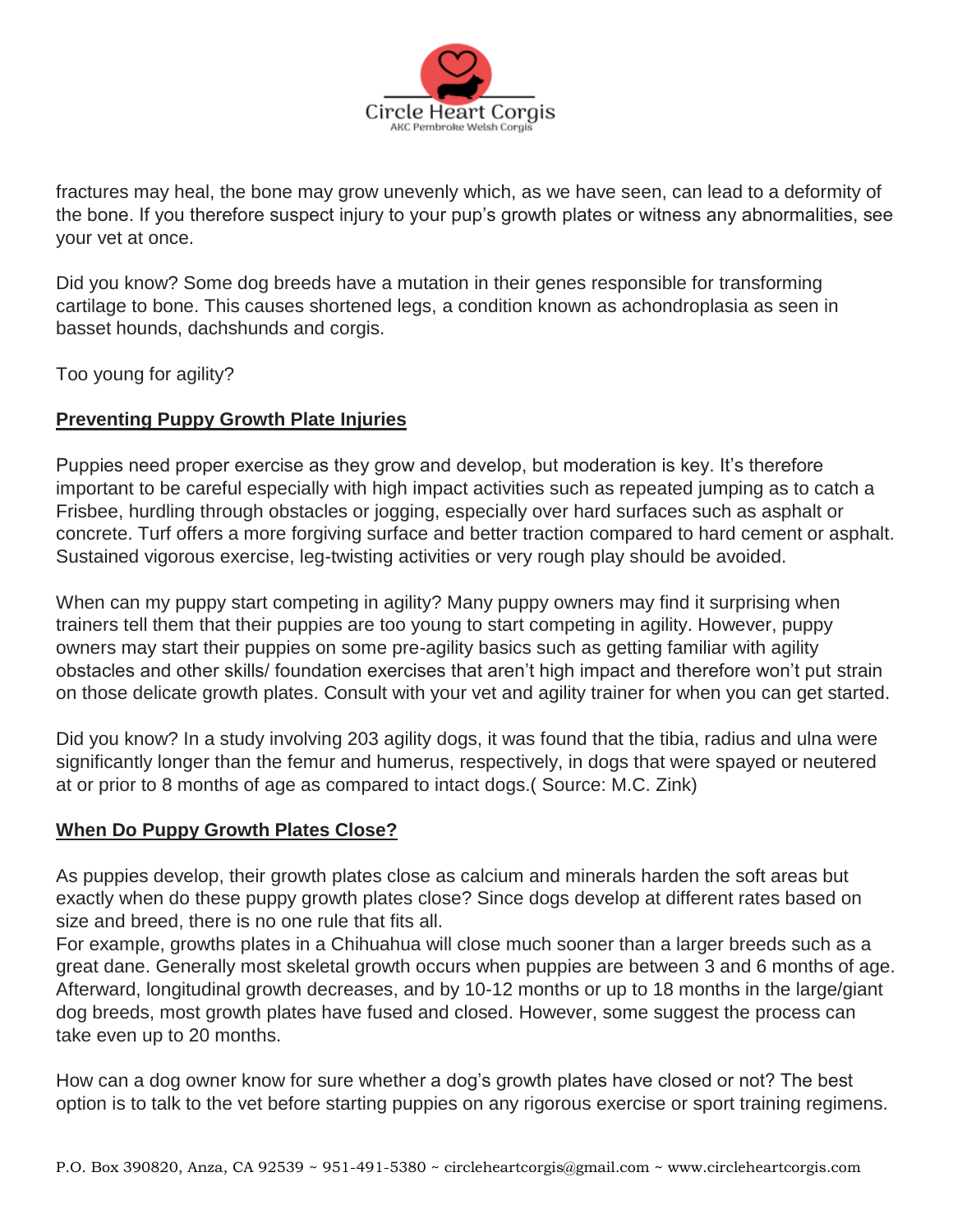

For the best peace of mind, consider than with an x-ray it is possible to see whether the bones have fused or not. On an x-ray the vet will be able to tell whether the growth plate has morphed into a solid, integral part of the bone leaving its only trace of existence under the form of an epiphyseal line, as seen in the picture on the right.

"Most sports medicine veterinarians recommend to not begin training until growth plate closure which depends on the size of the breed and can be anywhere from 10 months to 18 months of age."~Dr. Wendy Baltzer

# **Effects of Hormones**

Hormones are known for playing a role in a puppy's growth plates and skeletal development. As we have seen, growth plates tend to generally close when a dog is 12 to 20 months old depending on breed and size. This coincides with the end of puberty, therefore in intact dogs growth plates close after exposure to hormones.

Male and female sex hormones are known to play key roles in closure of bone growth plates. Therefore, if a dog is altered (spayed or neutered) prior to puberty, there is a delay in the closing process, which causes affected dogs to develop a rather leggy appearance which makes them more likely to suffer from orthopedic problems such as hip dysplasia, CCL injury and possibly even bone cancer.

Delaying neutering in larger dog breeds may help reduce the incidence of these orthopedic conditions.

"The effects of neutering during the first year of a dog's life, especially in larger breeds, undoubtedly reflects the vulnerability of their joints to the delayed closure of long-bone growth plates, when neutering removes the gonadal, or sex, hormones." ~Benjamin Hart

# **Did you know?**

A Salter-Harris fracture is a fracture involving the growth plates. This classification system categorizes dog growth plate fractures into several types as seen in the chart below.



References: